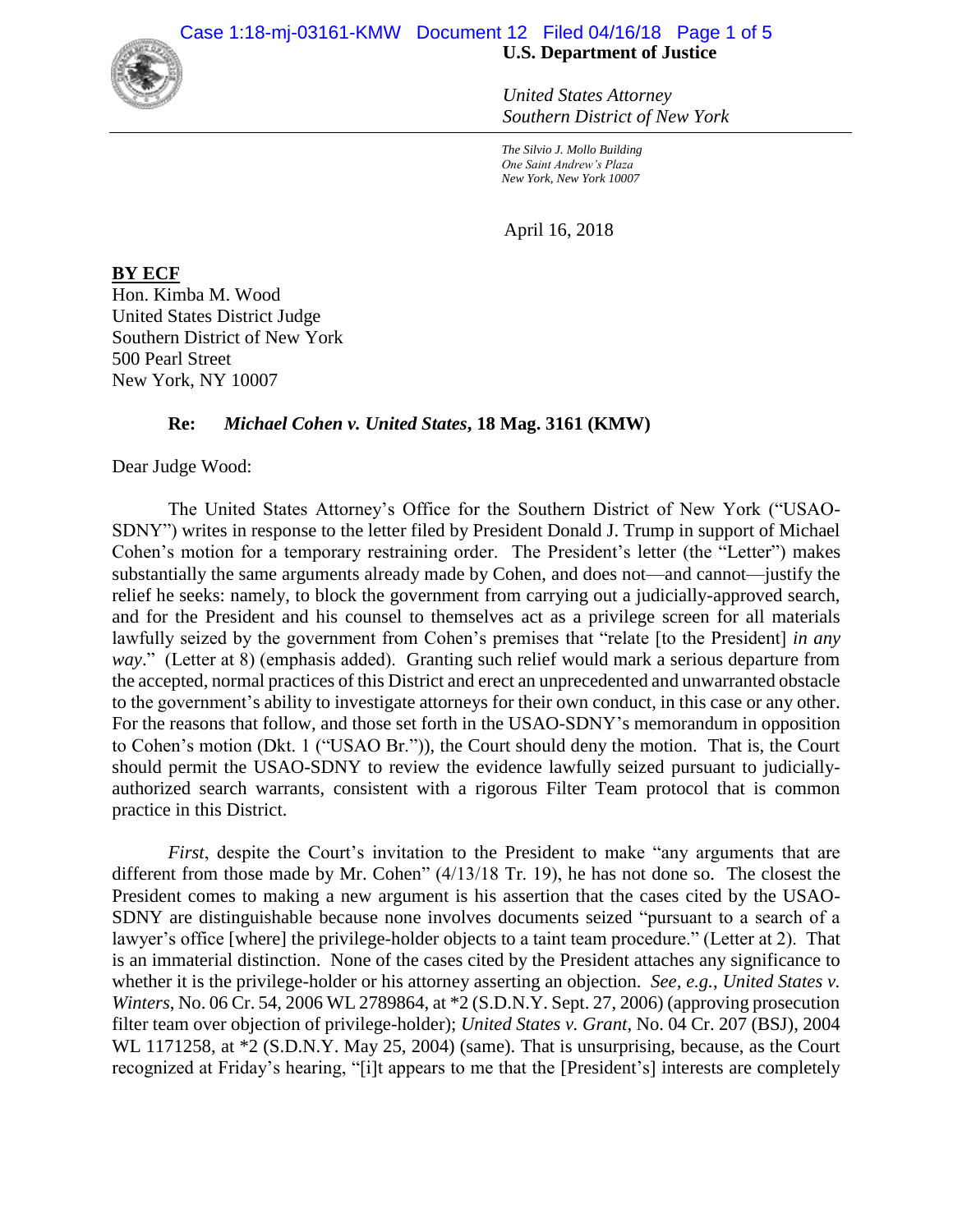parallel with those of Mr. Cohen." (4/13/18 Tr. 18). The President has offered no reason why that would be different here, where Cohen has asserted the privilege on his behalf.

Indeed, the main difference between the President's brief and that of Cohen is that the President rejects Cohen's alternative proposal of a special master.<sup>1</sup> (Letter at 4 n.4). But despite advancing the extreme position that he should review the lawfully-obtained files in the first instance, the President still cannot identify a single case in which a court has ordered such a remedy, and for good reason—the President's proposal would set a dangerous precedent. If, as the President contends, the only person who could ever ensure that privilege is properly invoked is the privilege-holder (Letter at 6) then, contrary to common practice in this District, no filter team would *ever* be effective in screening the results of a search warrant. The rule would not be limited to cases involving searches of attorney's offices. Under the President's theory, every person who has communicated with a lawyer would be given the power to turn every search warrant into a subpoena and to demand the return of lawfully-seized evidence in order to undertake their own review of the evidence. Such a rule is unworkable and ripe for abuse.

While the President advances this proposal, he offers no information regarding the scope of any privileged communications between himself and Cohen that were potentially seized. As previously stated, the results of USAO-SDNY's search warrants on multiple email accounts used by Cohen revealed *zero* communications between Cohen and the President. (USAO Br. 13). The President's letter does not address this.<sup>2</sup> Although Cohen and the President may have had an attorney-client relationship, the President's failure to proffer facts supporting his assertion that privileged communications were seized is significant, because the President asks that *all* of the seized materials be turned over to Cohen—not just those relating to the President. (Letter at 8). This remarkably overbroad request could not be justified under any circumstances.

*Second*, the President appears to misunderstand the USAO-SDNY's proposed review protocol when he states that "as to those communications between Mr. Cohen and his acknowledged clients, the taint team would immediately release all such communications to the Investigative Team that it concludes are 'not privileged,' again without any input from the privilege-holder." (Letter at 4). This is wrong. As set forth in our prior brief, for any communications between Cohen and a client, the USAO-SDNY would (1) confer with counsel for the privilege holder at the appropriate time and before any such material is shared with the Investigative Team and, if no agreement can be reached, submit the material under seal to an appropriate court for a determination as to privilege; (2) bring the document to a court for an *ex*  parte determination if appropriate;<sup>3</sup> or (3) if the document is of obviously minimal probative value,

 $\overline{a}$ 

<sup>&</sup>lt;sup>1</sup> On this point, the USAO-SDNY agrees with the President: A special master is not more warranted than a filter team in this case. It does not follow, however, that only the privilege holder himself can fairly conduct the review.

 $2$  This is especially troubling in light of the Court's expressed desire at Friday's hearing to understand more about the nature and extent of Cohen's legal practice, including whether there is a basis to believe that potentially-privileged documents existed in what was seized.

<sup>&</sup>lt;sup>3</sup> *Ex parte* consideration would be sought in extraordinary cases where it is absolutely necessary for instance, where the explanation of why a document is not privileged would jeopardize a covert aspect of the investigation.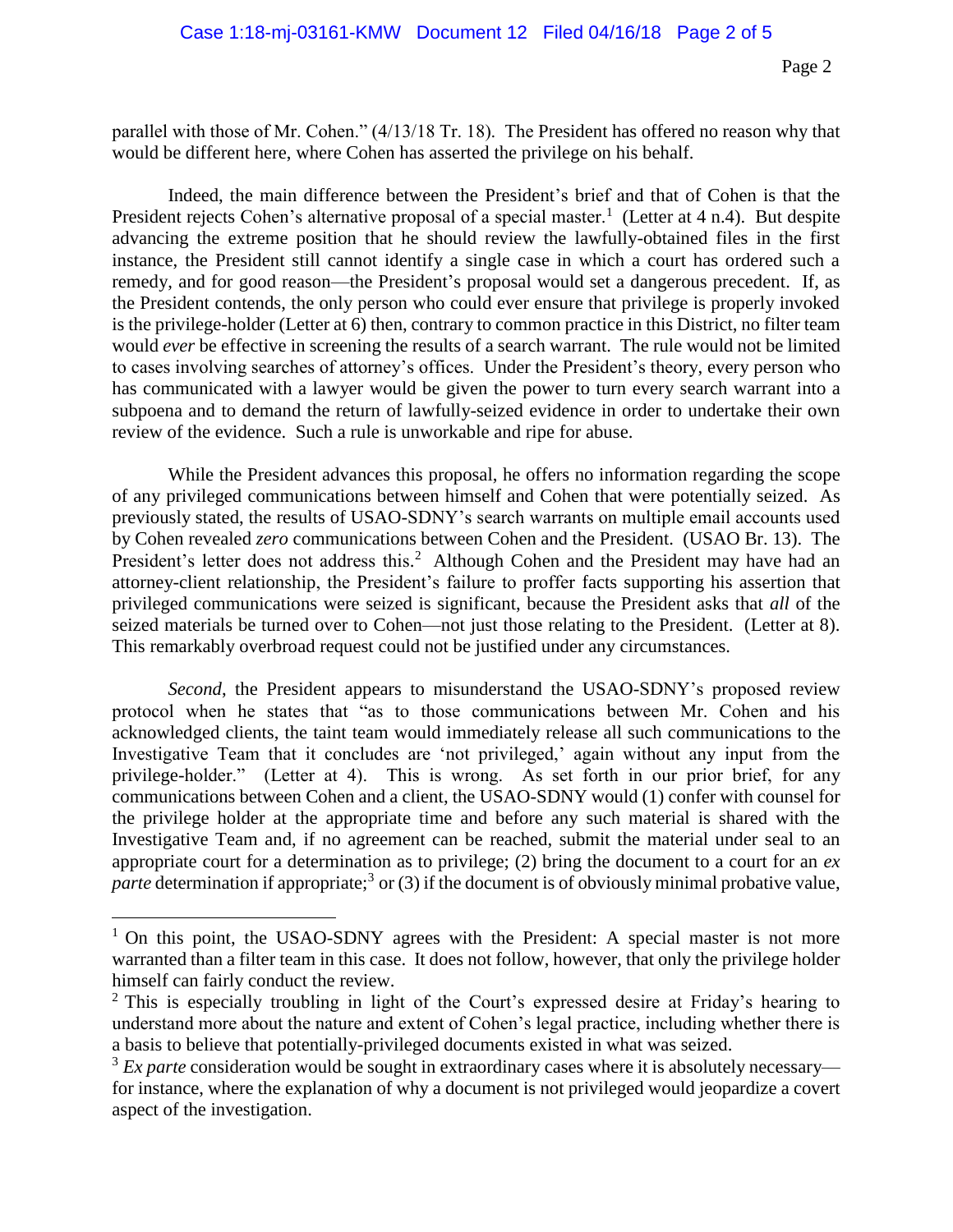place the document into the "Privileged" category as a means of efficiently completing the review. (USAO Br. 6). We emphasize the following three points:

- Other than the extraordinary circumstances described in footnote 3, *supra*, when there will be review by the Court, the President and his counsel will have the opportunity to review for privilege *any* communications between himself and Mr. Cohen (if there are any) and to interpose objections *before* such communications are turned over to the Investigative Team.
- The USAO-SDNY has invited Cohen and the President to provide to our Filter Team any information  $-i.e.,$  a client list, or search terms, or identification of any agents who allegedly may be part of the attorney-client relationship (*see* Letter at 4) – to aid the Filter Team's review; and
- The Filter Team has an incentive to be *conservative* in its determination of what is not privileged, and respectful of potential privilege, not only to ensure adherence to applicable ethical obligations, but also to avoid additional litigation at a later date. This incentive more than adequately addresses the wholly theoretical category of documents posited by the President, consisting of documents that are somehow privileged despite lacking a client or agent identifier and which pass through the filter team's close review without recognition of its possibly privileged status.<sup>4</sup>

Insofar as the President raises hypothetical concerns about the Filter Team's ability to accurately assess privilege without "intimate familiarity with the underlying facts and zealous advocacy on behalf of the privilege-holder," (Letter at 4 n.4), those concerns are adequately addressed by the Filter Team procedures. It is undisputed that the USAO-SDNY's use of filter teams in white collar cases is a "common procedure" in this District. *United States v. Ceglia*, 2015 WL 1499194, at  $*1$  (S.D.N.Y. Mar. 30, 2015). The President offers no facts in support of his argument that it would be any more difficult for the Filter Team to evaluate the nature of his communications than in any other case.

 $\overline{a}$ 

<sup>&</sup>lt;sup>4</sup> And, in the event the Investigative Team believes that a document that has been released to it for review may in fact be subject to the attorney-client privilege, it will stop reviewing and refer the document back to the Filter Team. The circumstances of the Investigative Team's exposure to the document will be recorded in the event it may be relevant to any derivative-use or taint litigation, and counsel and the Court will be notified. (Similar procedures are commonplace in litigation where there may be an inadvertent transmission of privileged information. *See* Fed. R. Civ. P. 26(b)(5) & 45(e)(2); Fed. R. Evid. 502(b); N.Y. Rule of Professional Conduct 4.4(b).) That said, the risk of inadvertent production of a potentially privileged document to the Investigative Team is particularly remote here, where—on top of its other rigorous procedures previously outlined for the Court—the Filter Team will review every document twice before it is released to the Investigative Team.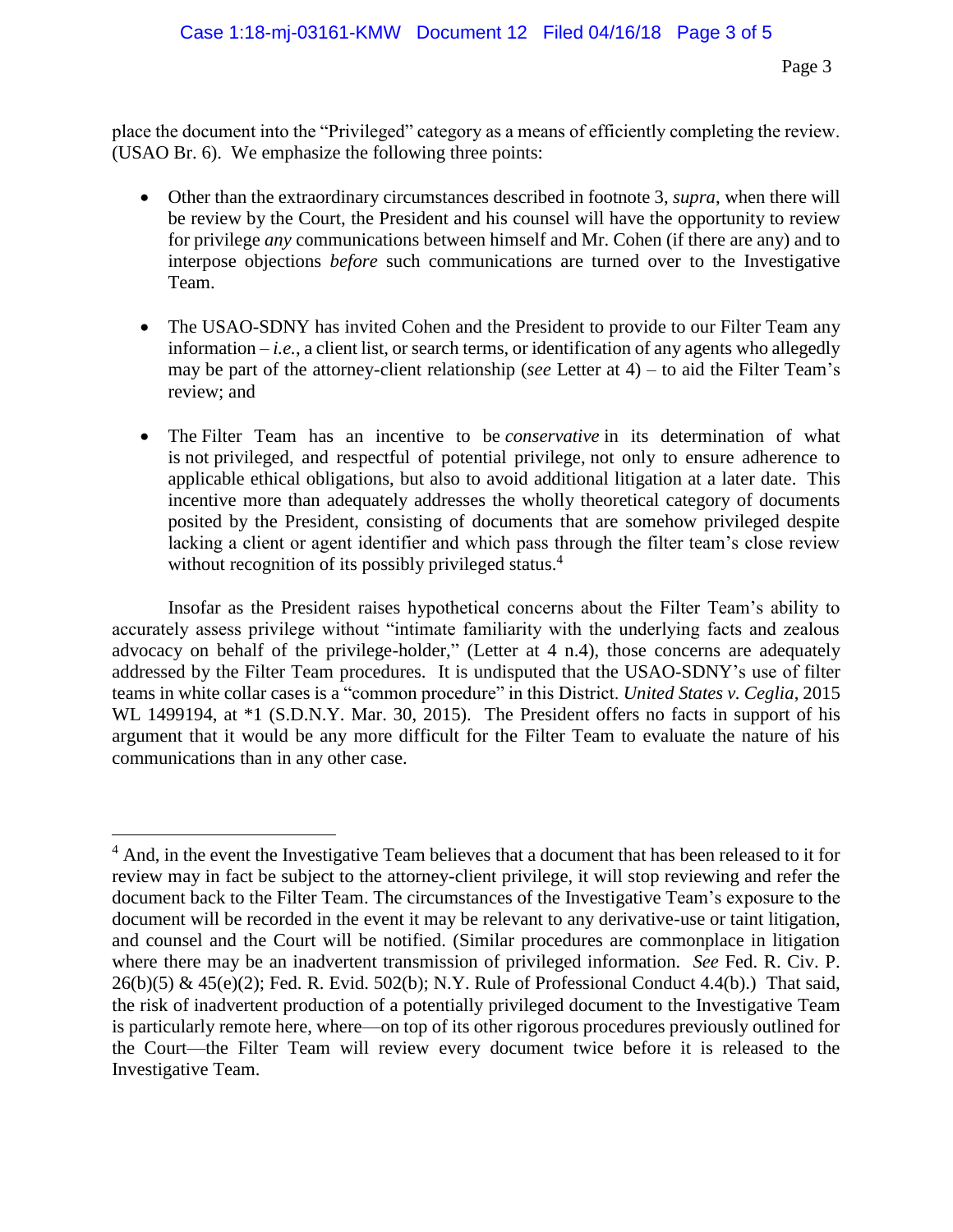*Third*, the President's proposal would place the responsibility for making an initial review of the material into the hands of a party with an incentive to make overbroad claims of privilege. (*See, e.g.*, USAO Br. 9 (assertion by the Trump Organization that "We consider each and every communication by, between, or amongst Mr. Cohen and the Trump Organization and each of its officers, directors, and employees, to be subject to and protected by the attorney-client privilege and/or the work-product privilege")).

*Finally*, the President contends that the USAO-SDNY's prior brief somehow creates "cause for concern that a taint team could not evaluate Mr. Cohen's files (and, in particular, those relating to the President) fairly." (Letter at 5). This claim is baseless. Our prior brief explained that the investigation relates in large part to conduct by Cohen in his personal business and financial dealings, which have nothing to do with any legal practice he may have. There is no basis for the assertion by the President that career federal prosecutors, designated to a Filter Team, cannot fairly evaluate whether certain files obtained by a judicially-authorized search warrant contain privileged material. Further, as the Honorable Barbara Jones held in *Grant*, "[a]lthough some of these documents likely contain attorney-client privileged communications, the Government should be allowed to make fully informed arguments as to privilege if the public's strong interest in the investigation and prosecution of criminal conduct is to be adequately protected." *See Grant*, 2004 WL 1171258, at \*2. The Filter Team protocol protects that public interest.

The President cites the "appearance of fairness and justice" in support of his request for a privilege review procedure that is unheard of in this District. If anything, given the "attention trained on this investigation" (Letter at 5), the appearance of fairness and justice requires not that the President be entitled to different treatment, but that the common procedure of a Filter Team be followed in the normal course.

To that end, in *Grant*, Judge Jones expressly based her decision to approve a prosecution Filter Team—over the objection of the privilege-holder—"upon the expectation and presumption that the Government's privilege team and the trial prosecutors will conduct themselves with integrity." *Grant*, 2004 WL 1171258, at \*3. Judge Jones stated that it "seems to me that the Government is entitled to that presumption and that society's interest in enforcing the criminal laws outweighs the limited incursion into the attorney client privilege that this process permits."